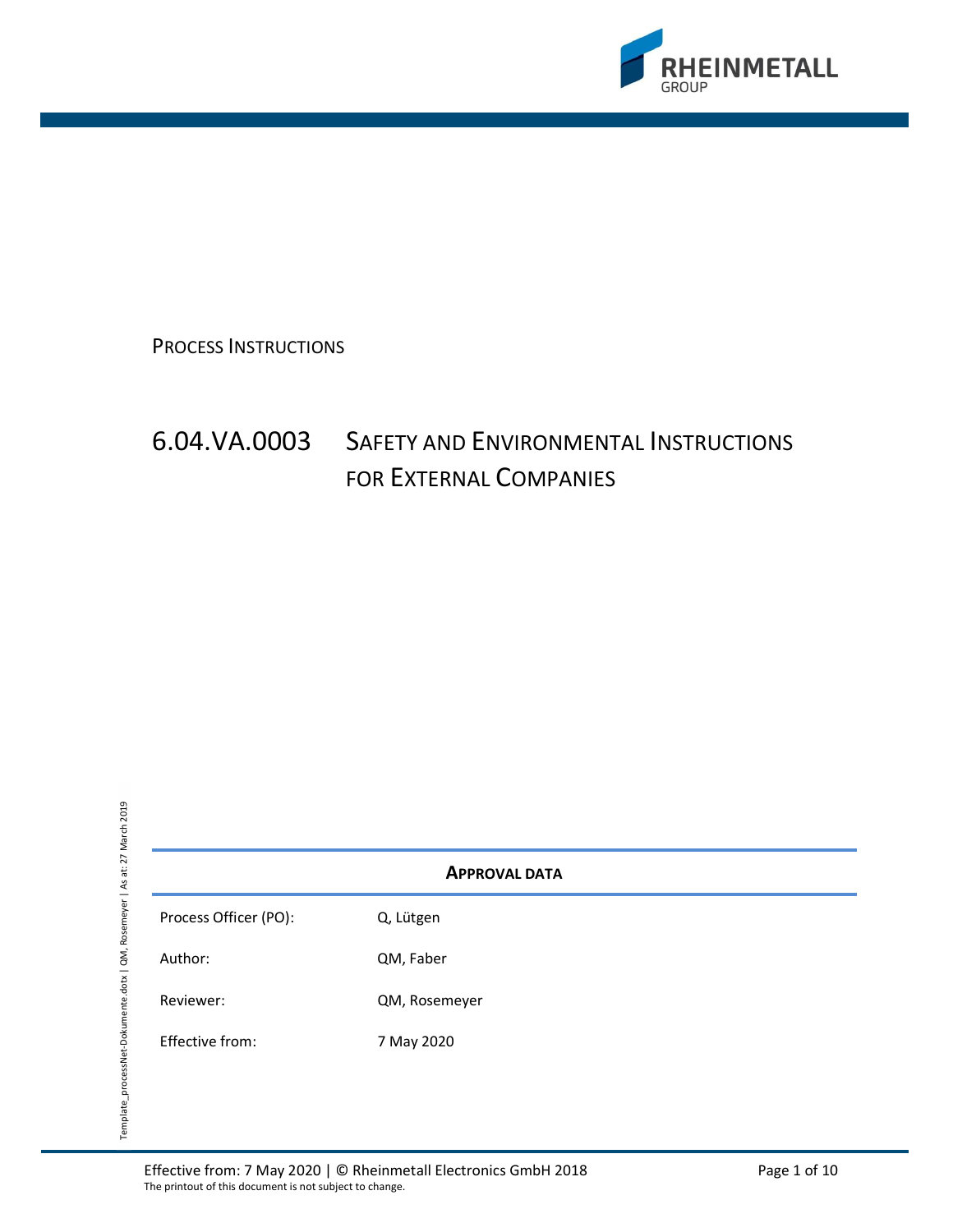6.04.VA.0003



# **CONTENTS**

| $\mathbf{1}$            |                                                                                    |
|-------------------------|------------------------------------------------------------------------------------|
| $\overline{2}$          |                                                                                    |
| $\overline{\mathbf{3}}$ |                                                                                    |
| 3.1                     |                                                                                    |
| 3.2                     |                                                                                    |
| 3.3                     |                                                                                    |
| 3.4                     |                                                                                    |
| 3.5                     |                                                                                    |
| $\overline{4}$          |                                                                                    |
| 4.1                     |                                                                                    |
| 4.2                     |                                                                                    |
| 4.3                     |                                                                                    |
| 4.4                     |                                                                                    |
| 4.5                     |                                                                                    |
| 4.6                     |                                                                                    |
| 4.7                     |                                                                                    |
| 4.8                     |                                                                                    |
| 4.9                     |                                                                                    |
| 4.10                    |                                                                                    |
| 4.11                    | Essential obligations from the German occupational health and safety regulations:8 |
| 4.12                    |                                                                                    |
| 5                       |                                                                                    |
| 5.1                     |                                                                                    |
| 5.2                     |                                                                                    |
| 5.3                     |                                                                                    |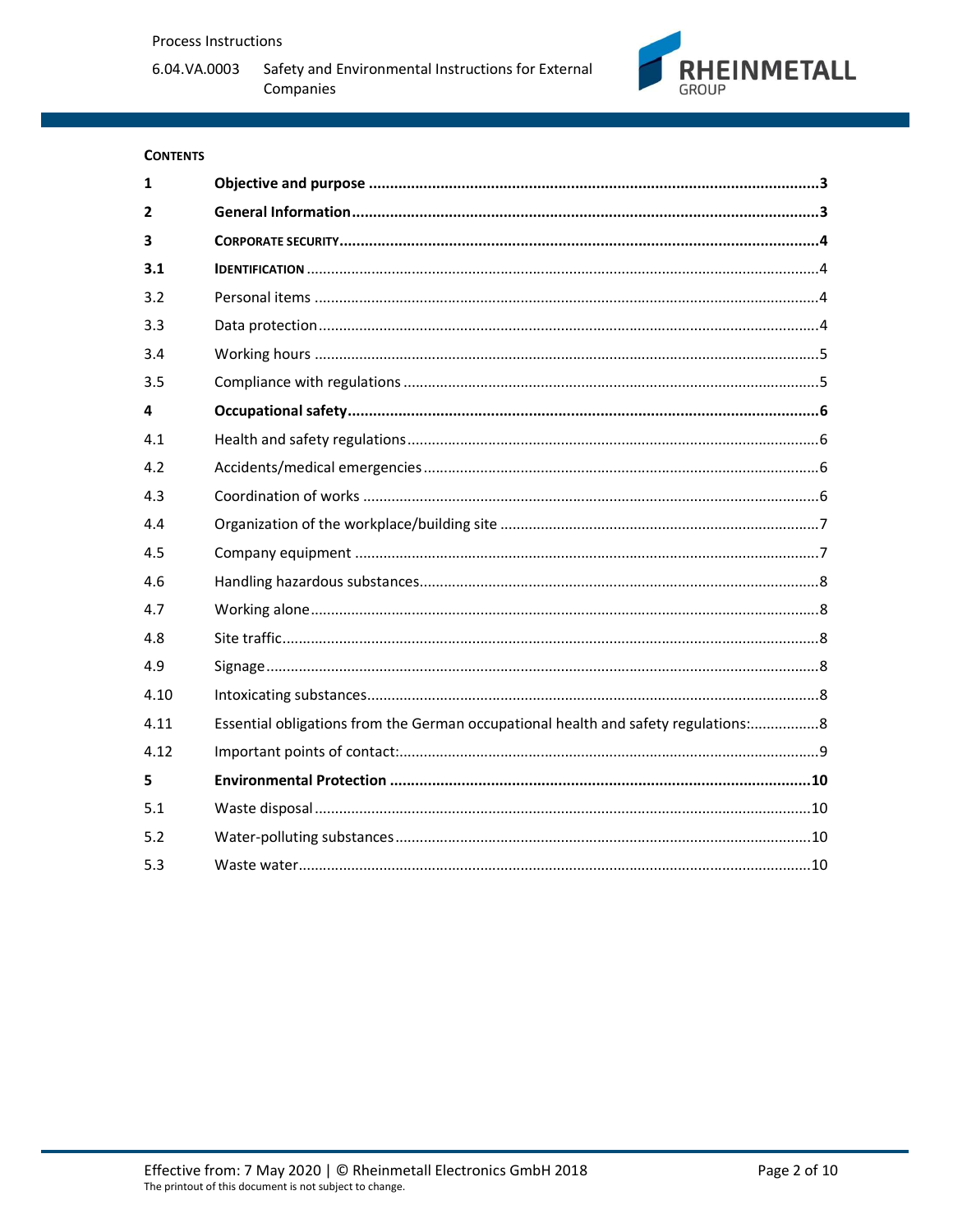

# 1 OBJECTIVE AND PURPOSE

The Safety and Environmental Instructions include all the rules that must be complied with when working on the RME premises or in RME buildings. They are an integral part of the agreement in a work or service contract.

# 2 GENERAL INFORMATION

These Instructions apply to external companies and their employees as well as their subcontractors and the respective employees. In the following, these will be referred to as the Contractor.

The Instructions are an integral part of the Terms and Conditions of the Customer Rheinmetall Electronics GmbH (RME).

Using the attached verification form (6.04.F.0001 Verification of RME Safety and Environmental Instructions), the Contractor is obligated to confirm the following:

- The content of the Safety and Environmental Instructions have been noted by the responsible employees of the Contractor and conveyed to all employees of the Contractor and its subcontractors that will be working at or with RME.
- All employees of the Contractor and its subcontractors must comply with the content of the Safety and Environmental Instructions
- In the absence of proof, access to RME premises will be prevented by site security.
- The instructions of RME project leaders, site security, fire protection officer, and occupational safety specialist must always be followed.
- In the event that these instructions are violated, RME representatives have the authority to prohibit the work of companies or individual employees until the situation is remedied, or to remove them from the RME company premises.
- The Contractor shall bear any damage caused by violations of the Safety and Environmental Instructions.
- Any cases of damage (personal injury or property damages) are to be immediately reported to site security.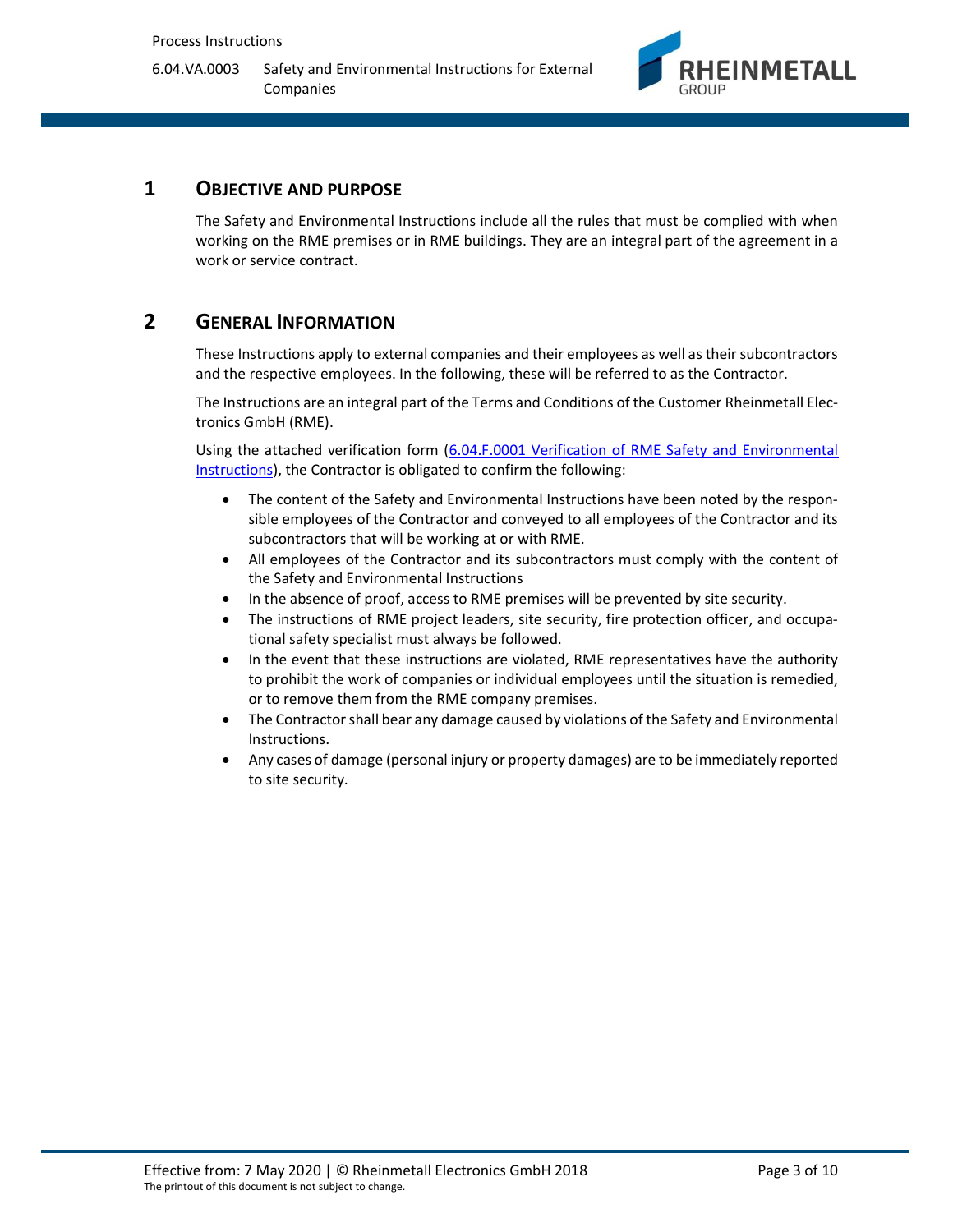

#### 3 CORPORATE SECURITY

#### 3.1 IDENTIFICATION

Keep a valid identity card or passport with you at all times.

Please only enter the company premises with a non-transferrable identification card that is issued by RME, which is used to log in/out on the access control system when entering/leaving the RME premises. Wear the ID card so that it is visible and return it unrequested after completion of your work. Please report any loss immediately to site security.

Day visitors receive a day pass from reception and must be accompanied by an RME employee.

Enter the company premises shortly before the start of work, go directly to your workstation and then leave the premises immediately after completion of your work.

Security staff instructions must always be followed.

#### 3.2 PERSONAL ITEMS

Personal items that are required for your work must be recognizably marked with the name of the company and secured against unauthorized access. In the case of loss or damage, RME is only liable if the items were securely stored or supervised.

Storage of materials along the fence system is not permitted.

Any devices with data recording capabilities (image, audio or other data) may only be brought onto the company premises with the permission of corporate security, unless there are individual contractual provisions.

If recordings are required, please apply for the required permission from corporate security via the supervising department.

# 3.3 DATA PROTECTION

Keep all personal and business information about RME and its business partners that you become aware of during your activities confidential from third parties, even after work has been completed.

If contract-related information or recordings are processed or stored outside of the company premises, they should be protected against unauthorised access. If special measures for this purpose have been agreed with corporate security, RME is entitled to review compliance.

Once your work is completed, all no longer required recordings shall be returned to RME or their proper destruction in accordance with DIN 66399 (destruction of data carriers) must be confirmed in writing. Results of the services provided by both parties must also remain confidential with regard to third parties. The rules and regulations of the official confidentiality protection remain unaffected.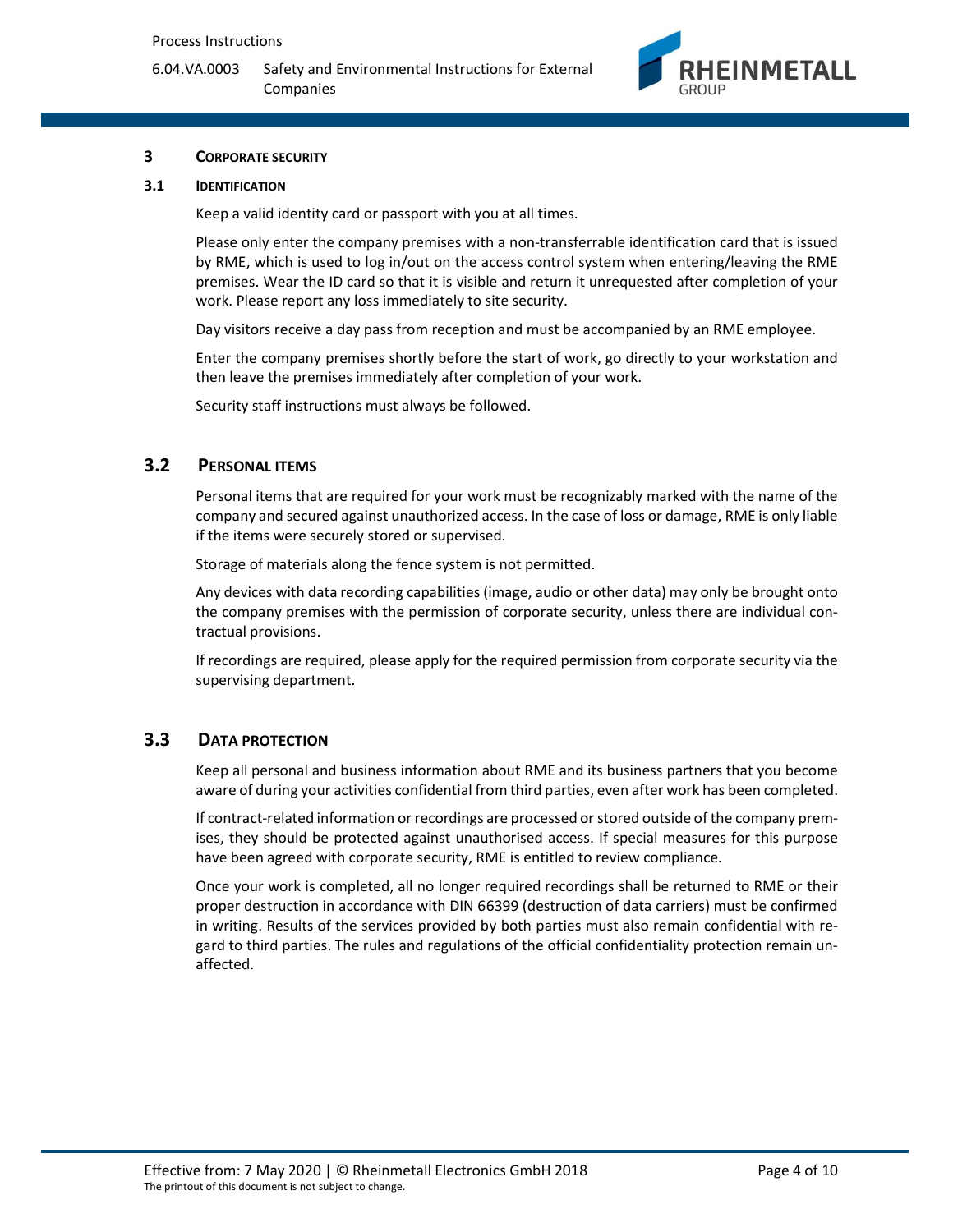

# 3.4 WORKING HOURS

The start and end of working hours should be adapted to the working hours of the respective location as much as possible.

All work that takes place on the premises

- outside regular working hours,
- on non-working days,
- on Saturdays, or
- on Sundays and public holidays

requires notification of the supervising department at least two working days in advance. The department will then apply for a security pass and the final decision will be made by corporate security. Emergency repairs are excluded from this rule.

#### 3.5 COMPLIANCE WITH REGULATIONS

Legal standards for occupational safety, such as accident prevention regulations, the Ordinance on Hazardous Substances, and generally accepted rules for technology and occupational health, apply on the company premises. No smoking is permitted inside the buildings.

Before starting any works, coordinate implementation with the supervising department.

Make your employees aware of the escape routes, fire extinguishers and emergency call equipment as well as the phone number for emergencies.

Particular attention should be paid to employees who don't speak German, if necessary with instructions in their native language.

For foreign nationals that are not EU citizens, we require a valid work permit before the start of employment.

Subcontractors or employees from "States with a particular security risk" (in accordance with the list of states from the Federal Ministry of Economics and Technology) may only be employed after approval by the supervising department/the coordinator and consultation with the corporate security officer.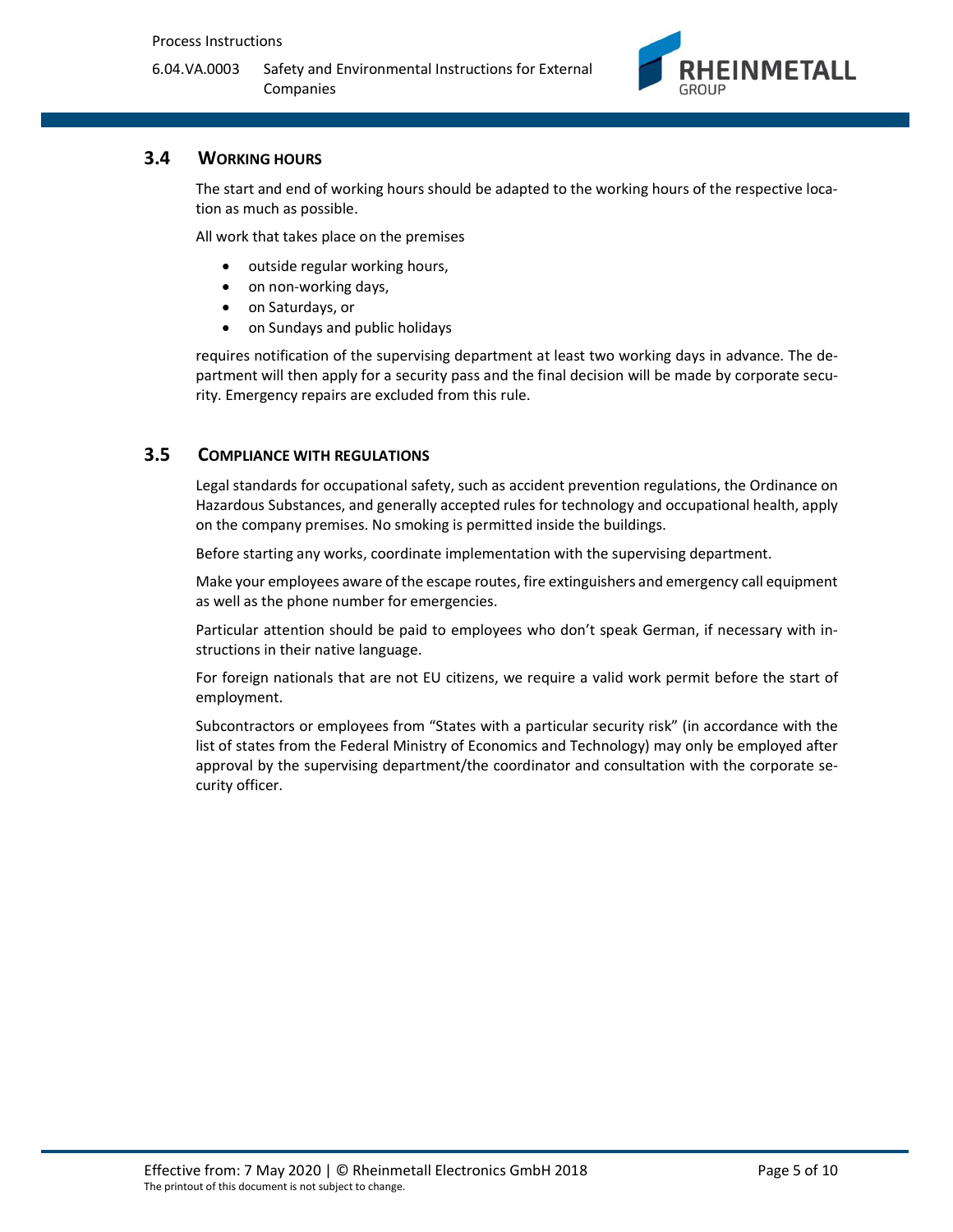

# 4 OCCUPATIONAL SAFETY

#### 4.1 HEALTH AND SAFETY REGULATIONS

Employees of the Contractor and subcontractor must comply with all relevant health and safety regulations, accident prevention regulations and generally accepted safety-related and occupational health rules during work.

# 4.2 ACCIDENTS/MEDICAL EMERGENCIES

RME site security must be informed immediately if an accident or medical emergency occurs.

#### RME emergency number tel. 0421/1080-1111

Site security has extensive first aid material and an emergency response officer. If required they will notify the fire brigade and/or emergency services.

#### 4.3 COORDINATION OF WORKS

The first point of contact for the Contractor is the project leader of the Customer. To avoid mutual risks, all work must be carried out in consultation and after coordination with the project leader. In the case of extensive works, the Customer reserves the right to appoint a coordinator in addition to the project leader. The coordinator will then take over consultation and coordination with everyone involved or at risk.

If the Contractor carries out work that could put uninvolved people at risk, the work may only be started once the work location is secured in such a way that no other people could be put at risk.

The project leader must be notified of any hazards that may occur for uninvolved or untrained people so that they can arrange further measures such as involvement of RME site security or RME work safety if required.

RME has the ultimate authority and may stop works at any time or demand additional industrial safety measures if unacceptable risks to uninvolved people or to employees of the Contractor are observed.

Furthermore, for the purpose of monitoring or complying with occupational health and safety regulations, the Customer is entitled to examine all required documentation of the Contractor, for example risk assessments, safety data sheets, and evidence of trainings or instructions in accordance with the accident prevention regulations or other laws.

Certain works are only permitted after approval by the responsible department at RME. The project leader must be informed of these works in advance so that they can obtain approval from the responsible department before work is started. Work that requires this type of approval are:

- Welding, soldering, grinding and cutting as well as work with open flame, or handling of combustible or other dangerous materials. In these cases, the appropriate approval must be obtained from the fire protection officer.
- Work in confined spaces, tanks, pits, supply or waste disposal channels
- Work on fire extinguishers, alarm or warning systems
- Work in spaces that are protected by automatic fire alarm or extinguishing systems
- Removal of any type of safety devices
- Work on tanks and pipelines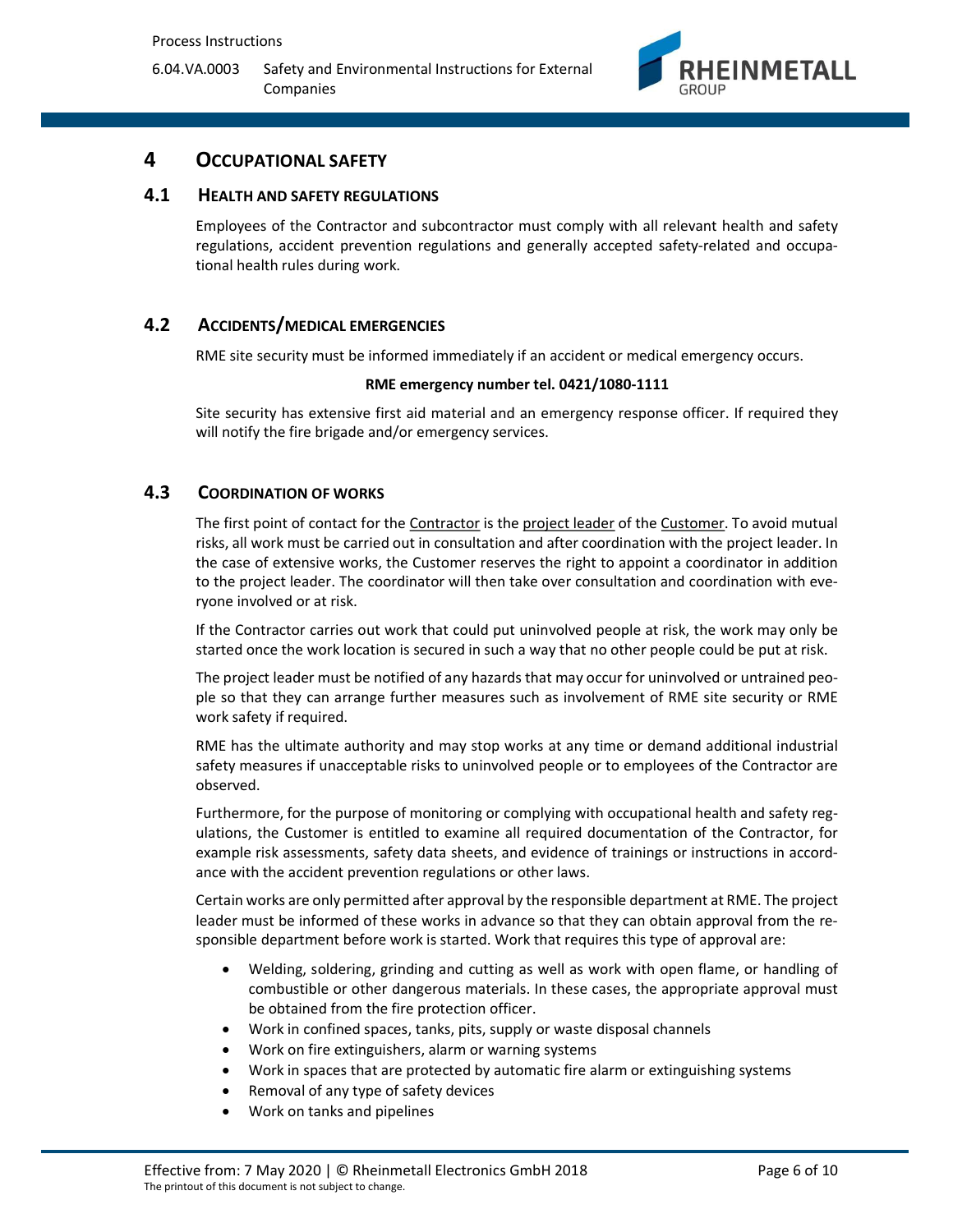

- Work on or in the vicinity of electrical systems or in areas subject to radiation, fire or explosion hazards
- New connections/changes to the central electricity supply are only permitted after approval by the responsible department.
- Power cuts
- Use of hazardous substances or hazardous equipment such as lasers, x-rays or similar equipment
- Earthworks such as excavation of construction pits or shafts
- Work with cranes
- Work on automatically controlled equipment

#### 4.4 ORGANIZATION OF THE WORKPLACE/BUILDING SITE

Organization of the workplace/building site and establishment of the traffic routes to or on the building site must be planned in coordination with the project leader, who will in turn coordinate with corporate security.

The organization of the workplace or building site must be arranged in such a way that nobody, including uninvolved people, are put at risk, for example through falling objects.

The workplace/building site must also be secured in the case of work stoppage.

Stored material and stacks must be set up, maintained and removed in such a way that no person is put at risk, for example by objects/materials falling down, falling over or flowing out. In the case of combustible materials outside of buildings, the materials must be kept 5 m from the building.

Roofing works: Roofs must be checked for their load-bearing capacity or the risk of breakthrough before they are stepped on, and may only be accessed after consultation with Facility Management.

Civil engineering works: Before the start of works, the location of supply and waste disposal pipelines must be checked with Facility Management. Driving piles or iron rods into the ground is generally not permitted. In cases where this is unavoidable for reasons of anchorage or similar, prior approval must be obtained from RME in each individual case.

Breakthroughs in walls or ceilings must be immediately secured using fire protection cushions or similar, and sealed in accordance with regulations after completion of works.

#### 4.5 COMPANY EQUIPMENT

The use of RME-owned equipment, machines, materials etc., is only permitted with approval of the project leader and following coordination with the responsible department.

Any access of rooms or facilities and the driving or operation of vehicles, machines or equipment owned by RME is prohibited if it is not required for completion of the order or has not been approved.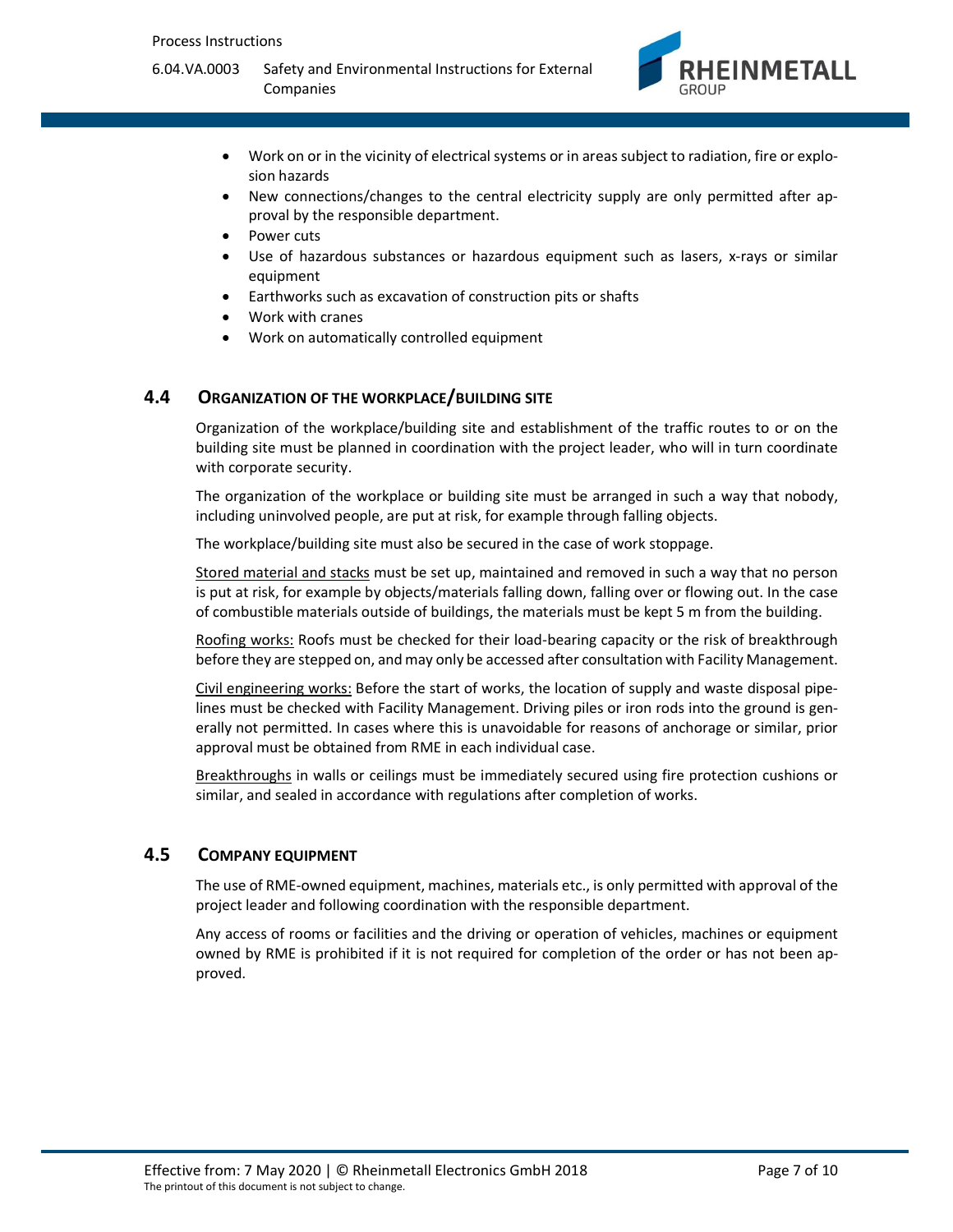

# 4.6 HANDLING HAZARDOUS SUBSTANCES

The use of hazardous materials must be implemented in accordance with the applicable legal regulations. Safety data sheets and operating instructions must be maintained.

Hazardous substances may not be stored on RME premises or allowed to enter the sewage system or the ground. If this does occur, site security must be informed immediately.

#### 4.7 WORKING ALONE

Working alone on dangerous works must be avoided. If emergency or exceptional situations occur where only one person is working, the risk must be assessed before works are started and supervision of the person must be ensured in accordance with the relevant accident prevention regulations. The coordinator must arrange this measure with corporate security.

#### 4.8 SITE TRAFFIC

Driving and parking (only in designated areas) on the company premises is subject to the regulations of the Road Traffic Act. The maximum permitted speed is 20 km/h.

Traffic control measures must be complied with.

Inappropriately parked vehicles may be removed at the owner's expense.

Traffic routes, escape and emergency routes, restricted or turning areas, emergency exits, safety equipment (such as fire extinguishers, emergency showers etc.) and access routes to electrical equipment may not be blocked.

#### 4.9 SIGNAGE

Prohibition and requirement signage on the company premises must be observed.

#### 4.10 INTOXICATING SUBSTANCES

Use of alcohol or drugs is prohibited. Well-founded suspicion is adequate to establish a violation. The person concerned must leave the company premises immediately. No claims with regard to this can be made against RME.

# 4.11 ESSENTIAL OBLIGATIONS FROM THE GERMAN OCCUPATIONAL HEALTH AND SAFETY REGULA-TIONS:

The following reminds us of a number of essential obligations from the German occupational health and safety regulations. As established under Section 4.1, the German occupational health and safety regulations and requirements of the employer's liability insurance association must be complied with by all Contractors.

- Carry out risk assessments.
- Prepare operating instructions.
- Instruct employees.
- Only use suitable employees who have been trained for the respective work.
- Only use secure and tested work equipment that is suitable for the respective work.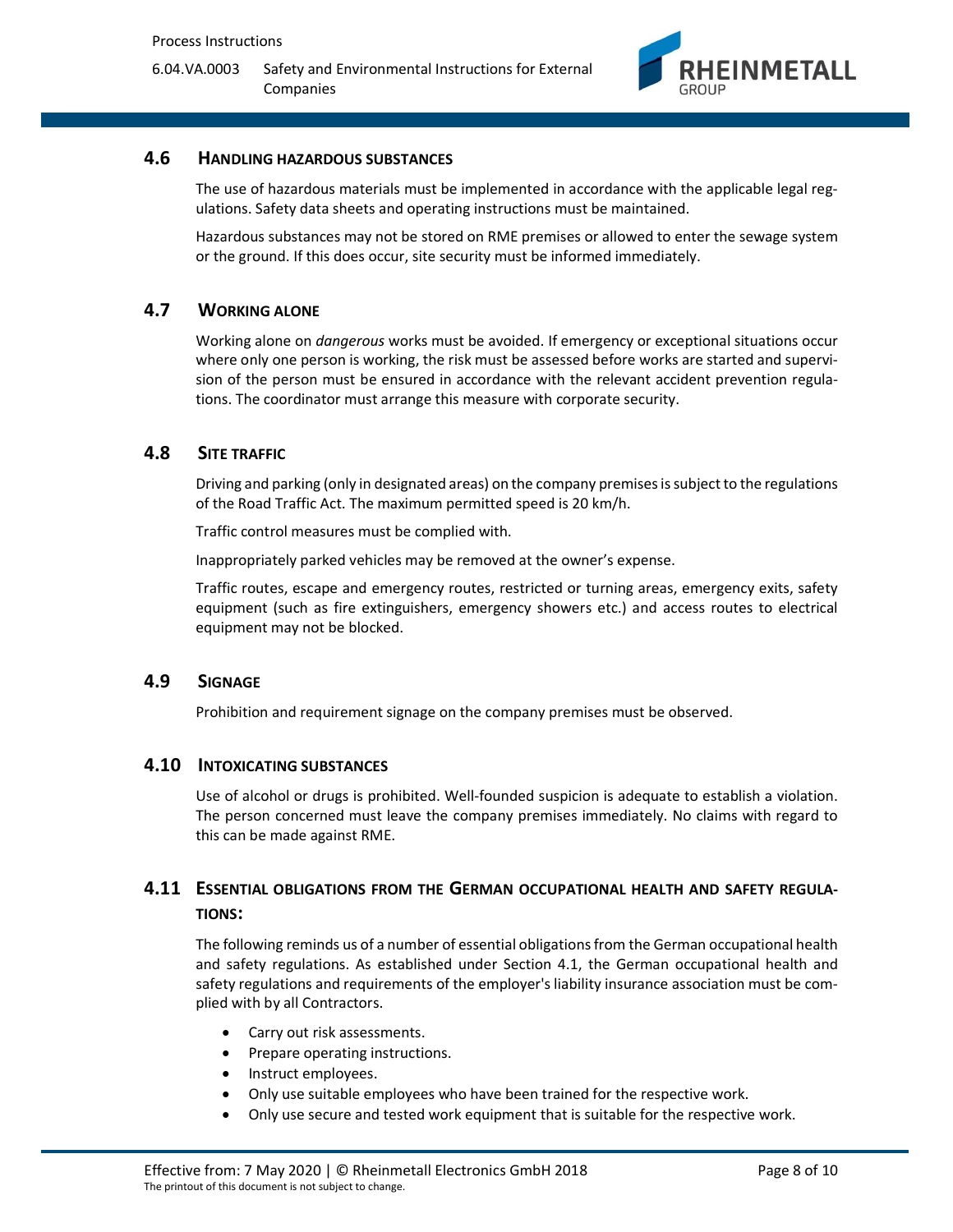

#### 4.12 IMPORTANT POINTS OF CONTACT:

If you have technical questions you are welcome to contact your project leader or the following agents directly:

- Site Security: Dennis Walter, -4425
- Fire Protection Officer: Dennis Walter, -4425
- Occupational Safety Specialist Bastian Ziehn, -1489